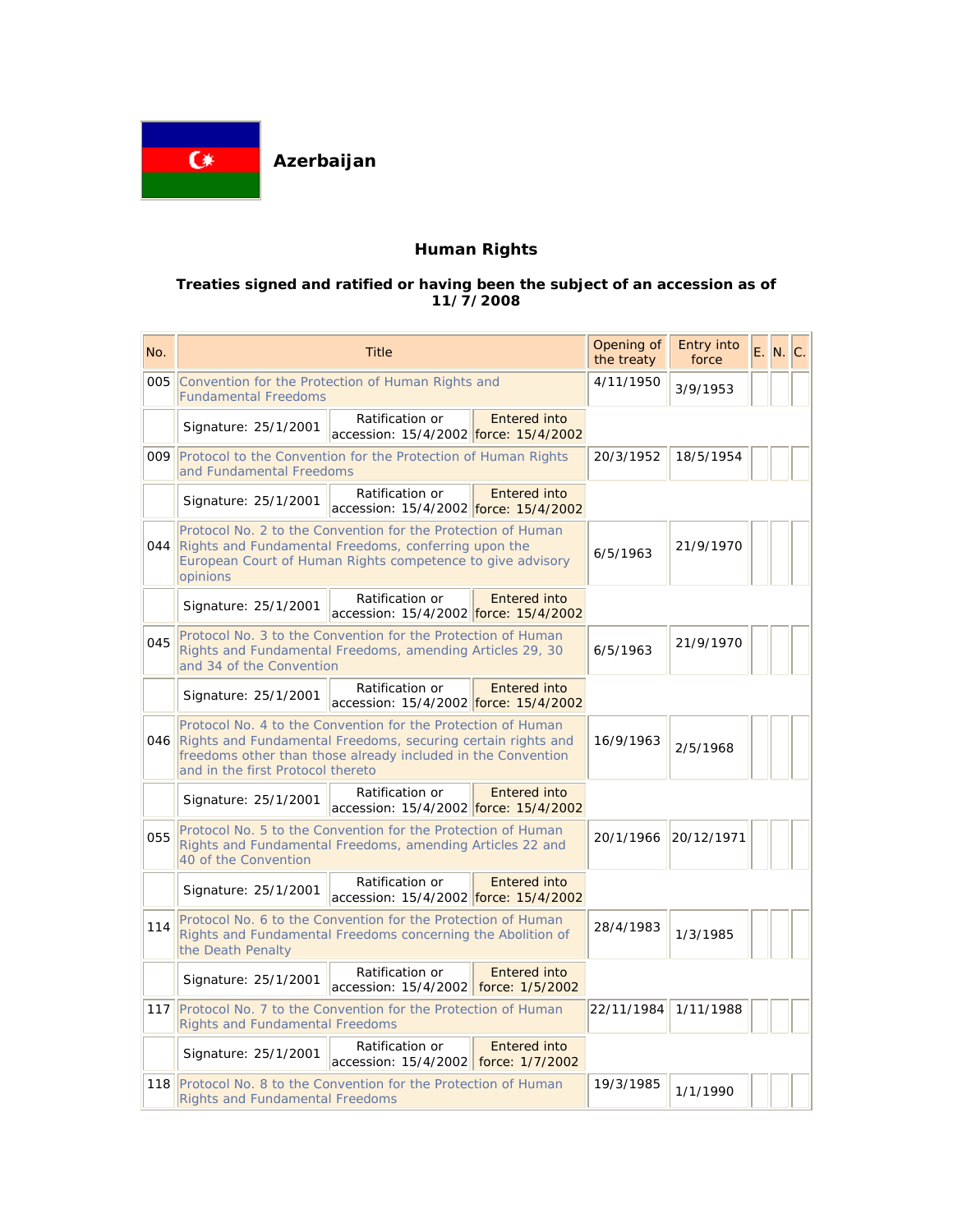|     | Signature: 25/1/2001                                                                                                                                         | Ratification or<br>accession: 15/4/2002 force: 15/4/2002 | Entered into                     |            |           |              |          |  |
|-----|--------------------------------------------------------------------------------------------------------------------------------------------------------------|----------------------------------------------------------|----------------------------------|------------|-----------|--------------|----------|--|
|     | 126 European Convention for the Prevention of Torture and<br>Inhuman or Degrading Treatment or Punishment                                                    |                                                          |                                  | 26/11/1987 | 1/2/1989  | $\mathsf{X}$ | $\times$ |  |
|     | Signature: 21/12/2001                                                                                                                                        | Ratification or<br>accession: 15/4/2002 force: 1/8/2002  | <b>Entered into</b>              |            |           |              |          |  |
| 151 | Protocol No. 1 to the European Convention for the Prevention of<br>Torture and Inhuman or Degrading Treatment or Punishment                                  |                                                          |                                  | 4/11/1993  | 1/3/2002  |              |          |  |
|     | Signature: 21/12/2001                                                                                                                                        | Ratification or<br>accession: 15/4/2002                  | Entered into<br>force: 1/8/2002  |            |           |              |          |  |
|     | 152 Protocol No. 2 to the European Convention for the Prevention of<br>Torture and Inhuman or Degrading Treatment or Punishment                              |                                                          |                                  | 4/11/1993  | 1/3/2002  |              |          |  |
|     | Signature: 21/12/2001                                                                                                                                        | Ratification or<br>accession: 15/4/2002 force: 1/8/2002  | <b>Entered into</b>              |            |           |              |          |  |
| 155 | Protocol No. 11 to the Convention for the Protection of Human<br>Rights and Fundamental Freedoms, restructuring the control<br>machinery established thereby |                                                          |                                  | 11/5/1994  | 1/11/1998 |              |          |  |
|     | Signature: 25/1/2001                                                                                                                                         | Ratification or<br>accession: 15/4/2002 force: 15/4/2002 | Entered into                     |            |           |              |          |  |
|     | 157 Framework Convention for the Protection of National Minorities                                                                                           |                                                          |                                  | 1/2/1995   | 1/2/1998  | X            | X        |  |
|     |                                                                                                                                                              | Ratification or<br>accession: 26/6/2000 force: 1/10/2000 | <b>Entered into</b>              |            |           |              |          |  |
| 163 | European Social Charter (revised)                                                                                                                            |                                                          |                                  | 3/5/1996   | 1/7/1999  |              |          |  |
|     | Signature: 18/10/2001                                                                                                                                        | Ratification or<br>accession: 2/9/2004                   | Entered into<br>force: 1/11/2004 |            |           |              |          |  |
| 194 | Protocol No. 14 to the Convention for the Protection of Human<br>Rights and Fundamental Freedoms, amending the control<br>system of the Convention           |                                                          |                                  | 13/5/2004  |           |              |          |  |
|     | Signature: 16/2/2005                                                                                                                                         | Ratification or<br>accession: 19/5/2006                  |                                  |            |           |              |          |  |

## 16 treaty(ies) found

**Notes**: Convention(s) and Agreement(s) opened to the member States of the Council of Europe and, where appropriate, to the : E. : **European** non-member States - N. :**Non-European** non-member States - C. : European Community. See the final provisions of each treaty.

Source : Treaty Office on http://conventions.coe.int